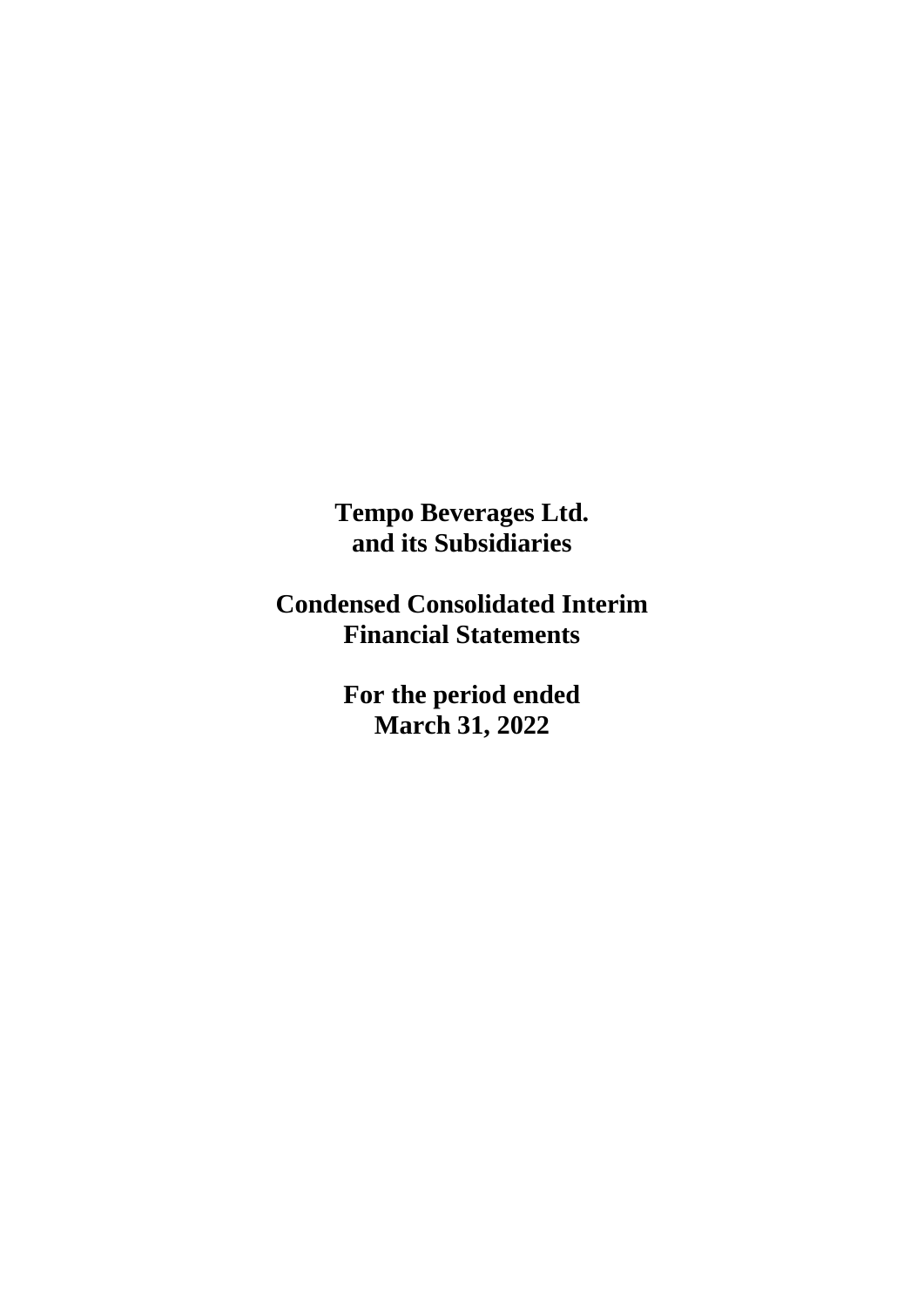**Page**

## **Contents**

# Consolidated Balance Sheets 2 Consolidated Statements of Operations 4 Consolidated Statements of Recognized Income and Expense 5 Consolidated Statements of Changes in Shareholders' Equity 6 Consolidated Statements of Cash Flows 7 Consolidated Segment reporting 8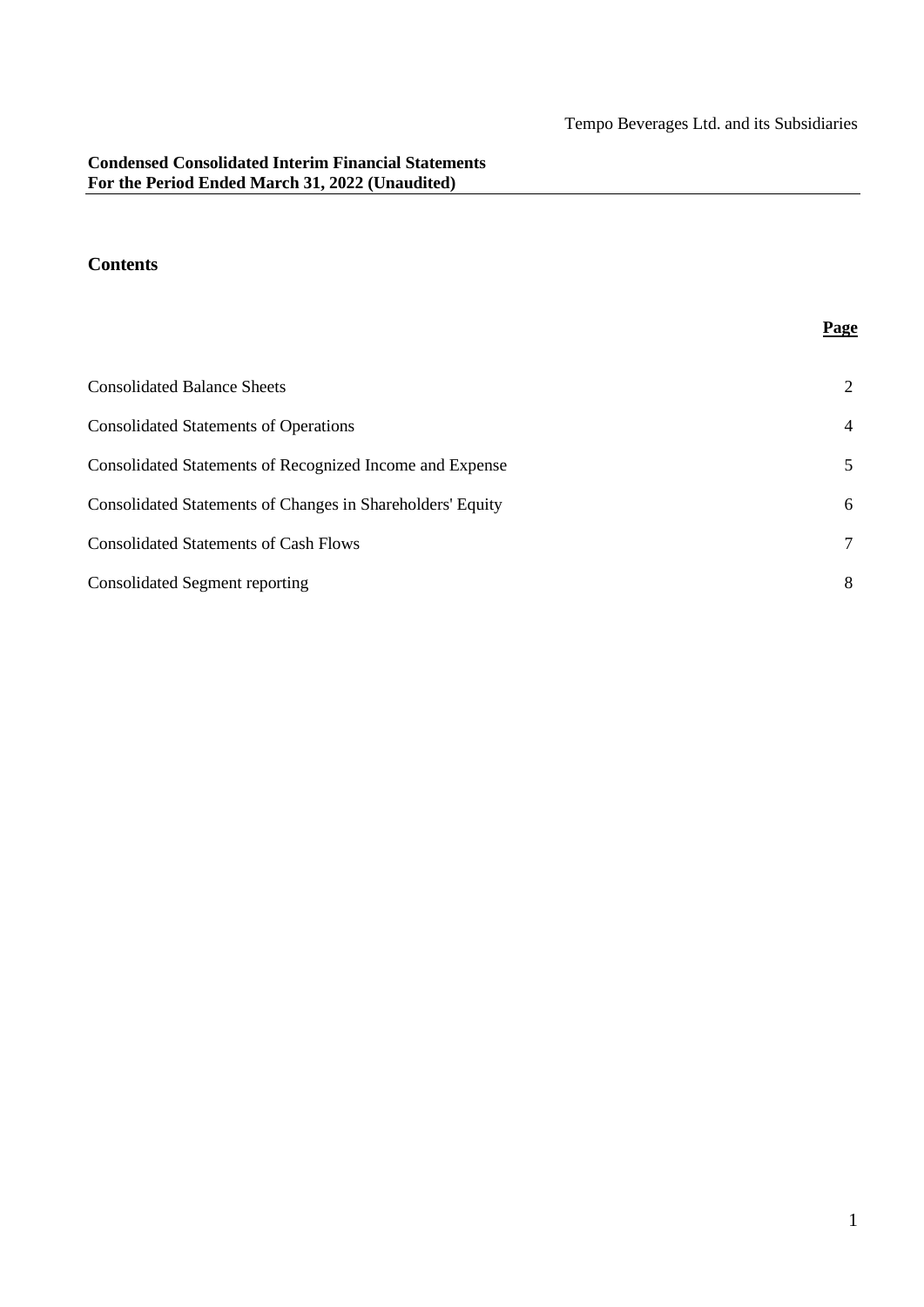## **Condensed Consolidated Interim Balance Sheet**

## **(In Thousands of New Israeli Shekels)**

## **Reported Amounts**

|                                                     |                                  | March 31<br>2022                                                 | March 31<br>2021                    | December 31<br>2021 |
|-----------------------------------------------------|----------------------------------|------------------------------------------------------------------|-------------------------------------|---------------------|
|                                                     |                                  | (Unaudited)                                                      | (Unaudited)                         | (Audited)           |
| <b>Current assets</b>                               |                                  |                                                                  |                                     |                     |
| Cash and cash equivalents                           |                                  | 48,761                                                           | 21,412                              | 56,527              |
| Trade receivables                                   |                                  | 345,814                                                          | 313,208                             | 320,220             |
| Other receivables                                   |                                  | 46,632                                                           | 47,701                              | 31,353              |
| Derivatives instruments                             |                                  | 56                                                               | 179                                 |                     |
| Inventory                                           |                                  | 347,614                                                          | 298,689                             | 329,091             |
| Current tax assets                                  |                                  | 2,297                                                            | 6,212                               | 4,778               |
| <b>Total current assets</b>                         |                                  | 791,174                                                          | 687,401                             | 741,969             |
|                                                     |                                  |                                                                  |                                     |                     |
| Long-term loans and receivables                     |                                  | 30,927                                                           | 28,419                              | 31,684              |
| <b>Fixed assets</b>                                 |                                  | 777,284                                                          | 770,541                             | 783,703             |
| Intangible assets                                   |                                  | 17,157                                                           | 20,761                              | 17,901              |
| Investments in equity accounted investees companies |                                  | 61,180                                                           | 39,028                              | 58,284              |
| Investments at fair value                           |                                  | 8,227<br>5,570                                                   | 6,939                               | 6,747               |
| Inventory in process<br>Deferred taxes              |                                  | 7,757                                                            | 8,703                               | 8,368               |
|                                                     |                                  |                                                                  |                                     |                     |
| <b>Total long-term assets</b>                       |                                  | 908,102                                                          | 874,391                             | 914,723             |
|                                                     |                                  |                                                                  |                                     |                     |
| <b>Total assets</b>                                 |                                  | 1,699,267                                                        | 1,561,792                           | 1,656,692           |
|                                                     |                                  |                                                                  |                                     |                     |
|                                                     |                                  |                                                                  |                                     |                     |
| <b>Jacques Beer</b><br><b>Chairman of the Board</b> | <b>Daniel Beer</b><br><b>CEO</b> | <b>Amir Borenstein</b><br><b>Deputy Chairman of</b><br>the Board | <b>Eyal Tregerman</b><br><b>CFO</b> |                     |

Date financial statements confirmed: May 30, 2022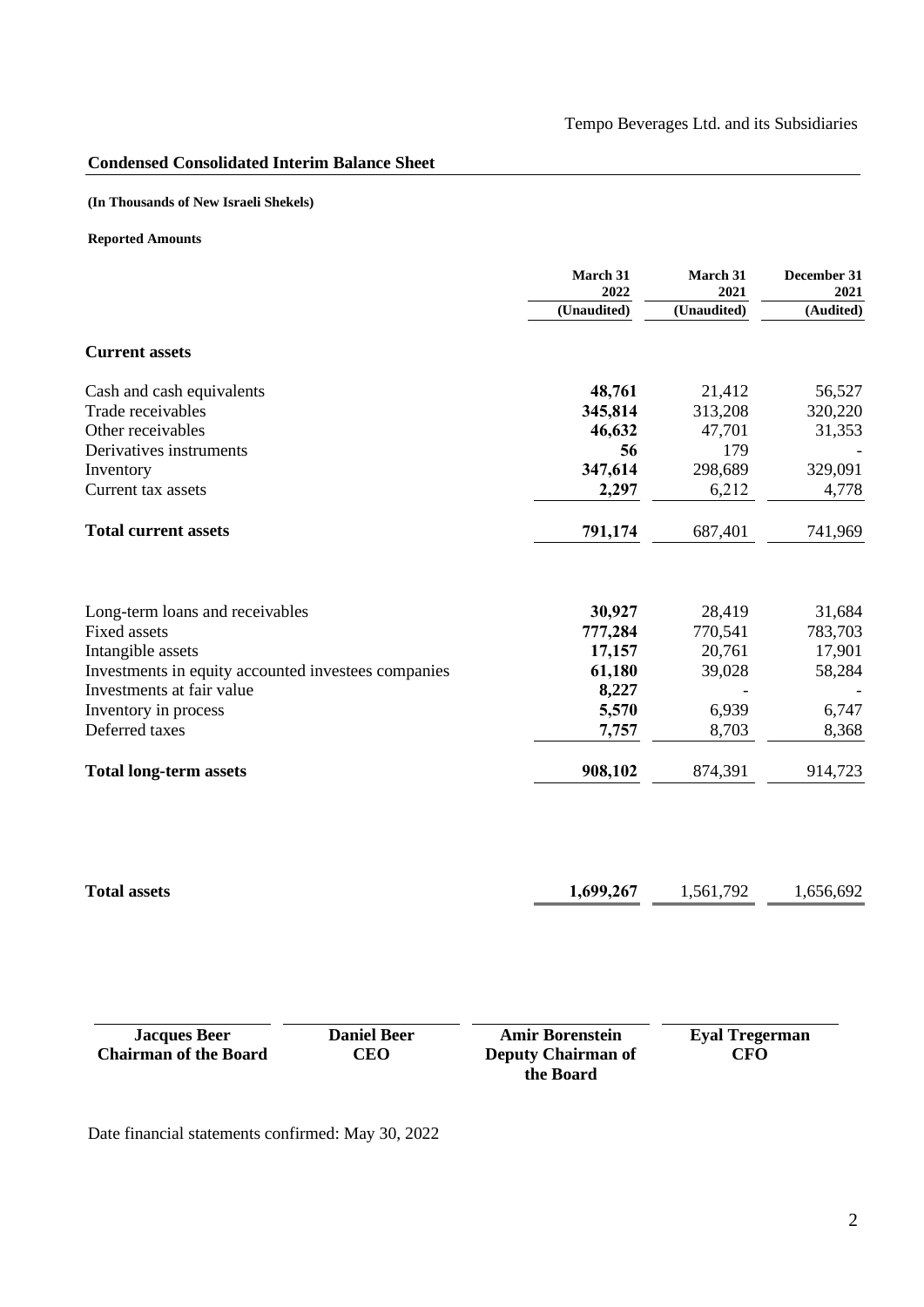## **Condensed Consolidated Interim Balance Sheet**

## **(In Thousands of New Israeli Shekels)**

|                                                         | March 31<br>2022 | March 31<br>2021 | December 31<br>2021 |
|---------------------------------------------------------|------------------|------------------|---------------------|
|                                                         | (Unaudited)      | (Unaudited)      | (Audited)           |
|                                                         |                  |                  |                     |
| <b>Current Liabilities</b>                              |                  |                  |                     |
| Credit from banks                                       | 93,725           | 65,938           | 35,901              |
| Trade payables                                          | 264,136          | 215,676          | 288,230             |
| Other payables                                          | 212,467          | 117,519          | 117,459             |
| Derivatives instruments                                 | 544              |                  | 1,552               |
| Current maturities of debentures                        | 42,208           | 42,367           | 42,442              |
| Current maturities of liabilities in respect of leasing | 30,112           | 26,232           | 29,884              |
| Current taxes liabilities                               | 4,355            | 8,100            | 14,167              |
| <b>Total current liabilities</b>                        | 647,547          | 475,832          | 529,635             |
|                                                         |                  |                  |                     |
| Liabilities to banking institution                      | 41,217           | 58,629           | 44,342              |
| Other Long-term liabilities                             | 2,584            | 2,573            | 2,548               |
| Long-term liabilities in respect of leasing             | 95,729           | 99,802           | 100,110             |
| Debentures                                              | 171,611          | 213,381          | 193,834             |
| Deferred taxes                                          | 34,215           | 29,917           | 33,682              |
| <b>Employee benefits</b>                                | 13,134           | 10,215           | 12,783              |
| <b>Total non-current liabilities</b>                    | 358,490          | 414,517          | 387,299             |
| <b>Total liabilities</b>                                | 1,006,037        | 890,349          | 916,934             |
| <b>Equity</b>                                           |                  |                  |                     |
| <b>Non-controlling interest</b>                         | 581              | 671              | 680                 |
| Share capital                                           | 1                | 1                |                     |
| Share premium                                           | 147,334          | 147,334          | 147,334             |
| <b>Translation reserve</b>                              | (6,304)          | (1,624)          | (6,353)             |
| Retained earnings                                       | 551,627          | 525,061          | 598,096             |
| Total equity attributable to equity holders of the      |                  |                  |                     |
| parent company                                          | 692,658          | 670,772          | 739,078             |
| <b>Total equity</b>                                     | 693,239          | 671,443          | 739,758             |
| <b>Total liabilities and equity</b>                     | 1,699,267        | 1,561,792        | 1,656,692           |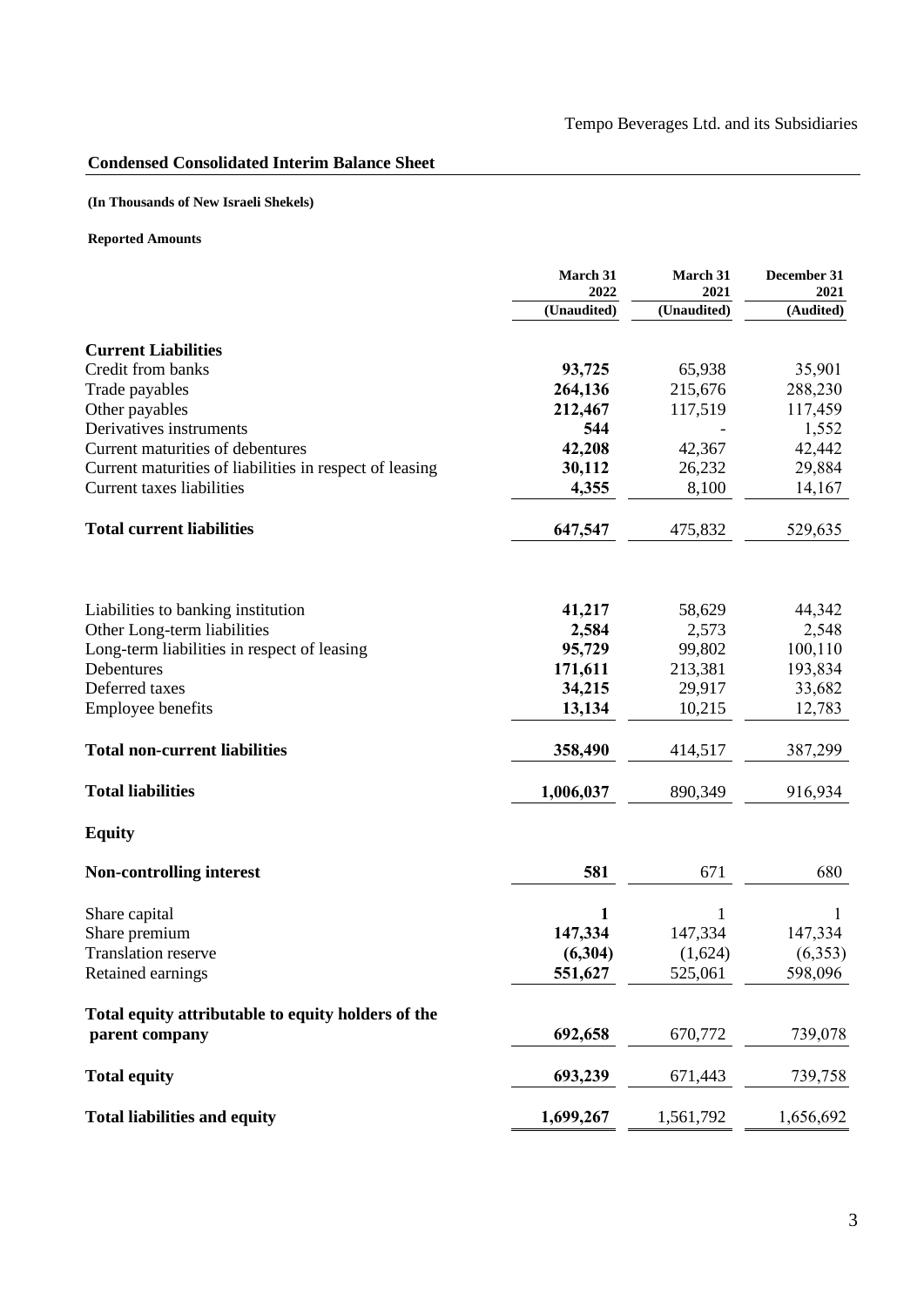## **Condensed Consolidated Interim Statement of Operation**

## **(In Thousands of New Israeli Shekels)**

|                                                                                      |                | For the three months ended<br><b>March 31</b> |                     |
|--------------------------------------------------------------------------------------|----------------|-----------------------------------------------|---------------------|
|                                                                                      | 2022           | 2021                                          | December 31<br>2021 |
|                                                                                      | (Unaudited)    | (Unaudited)                                   | (Audited)           |
| Revenues from sales, net                                                             | 394,414        | 334,200                                       | 1,698,544           |
| Cost of sales                                                                        | 263,824        | 218,489                                       | 1,099,907           |
| <b>Gross profit</b>                                                                  | 130,590        | 115,711                                       | 598,637             |
| Selling and marketing expenses                                                       | (84, 656)      | (73, 396)                                     | (348, 776)          |
| General and administrative expenses                                                  | (21, 653)      | (18, 380)                                     | (83, 051)           |
| Other income                                                                         | 615            | 831                                           | 6,457               |
| <b>Operating profit</b>                                                              | 24,896         | 24,766                                        | 173,267             |
| Financing income                                                                     | 1,515          | 1,773                                         | 6,118               |
| Financing expenses                                                                   | (4, 531)       | (3,302)                                       | (16, 858)           |
| <b>Financing expenses, net</b>                                                       | (3,016)        | (1,529)                                       | (10,740)            |
| Share of profits of equity accounted investees<br>companies                          | (38)           | 565                                           | 2,860               |
| Profit before taxes on income                                                        | 21,842         | 23,802                                        | 165,387             |
| Tax on income                                                                        | (5, 495)       | (5,977)                                       | (39, 540)           |
| Profit for the period                                                                | 16,347         | 17,825                                        | 125,847             |
| <b>Attributable to:</b><br>Equity holders of the Company<br>Non-controlling interest | 16,446<br>(99) | 17,826<br>(1)                                 | 125,839<br>8        |
|                                                                                      | 16,347         | 17,825                                        | 125,847             |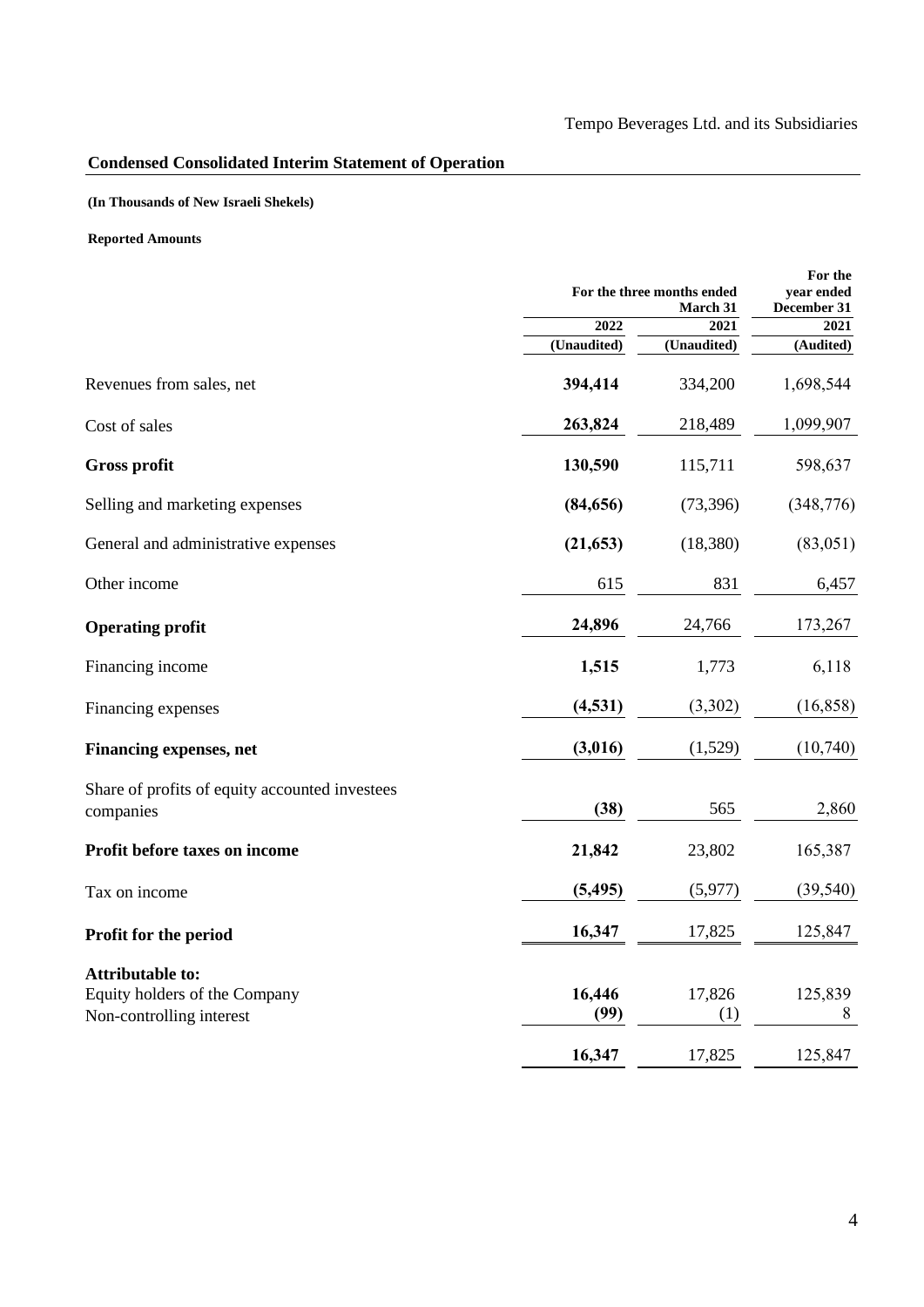## **Condensed Consolidated Interim Statement of Recognized Income and Expense**

## **(In Thousands of New Israeli Shekels)**

|                                                                                                                          | For the three months ended<br>March 31 |               | For the<br>vear ended<br>December 31 |  |
|--------------------------------------------------------------------------------------------------------------------------|----------------------------------------|---------------|--------------------------------------|--|
|                                                                                                                          | 2022                                   | 2021          | 2021                                 |  |
|                                                                                                                          | (Unaudited)                            | (Unaudited)   | (Audited)                            |  |
| Profit for the period                                                                                                    | 16,347                                 | 17,825        | 125,847                              |  |
| Components of the other comprehensive income after<br>initial recognition were or will be carried to profit and<br>loss: |                                        |               |                                      |  |
| Foreign currency translation differences of foreign operations                                                           | 49                                     | (361)         | (5,090)                              |  |
| Components of the other comprehensive income not<br>carried to profit and loss:                                          |                                        |               |                                      |  |
| Defined benefit plan actuarial losses, net of tax                                                                        | (15)                                   | (165)         | (143)                                |  |
| Other comprehensive income (loss), net of tax                                                                            | 34                                     | (526)         | (5,233)                              |  |
| Total comprehensive income for the period                                                                                | 16,381                                 | 17,299        | 120,614                              |  |
| Comprehensive income (loss) attributable to:<br>Equity holders of the Company<br>Non-controlling interests               | 16,480<br>(99)                         | 17,300<br>(1) | 120,606<br>8                         |  |
| Total comprehensive income for the period                                                                                | 16,381                                 | 17,299        | 120,614                              |  |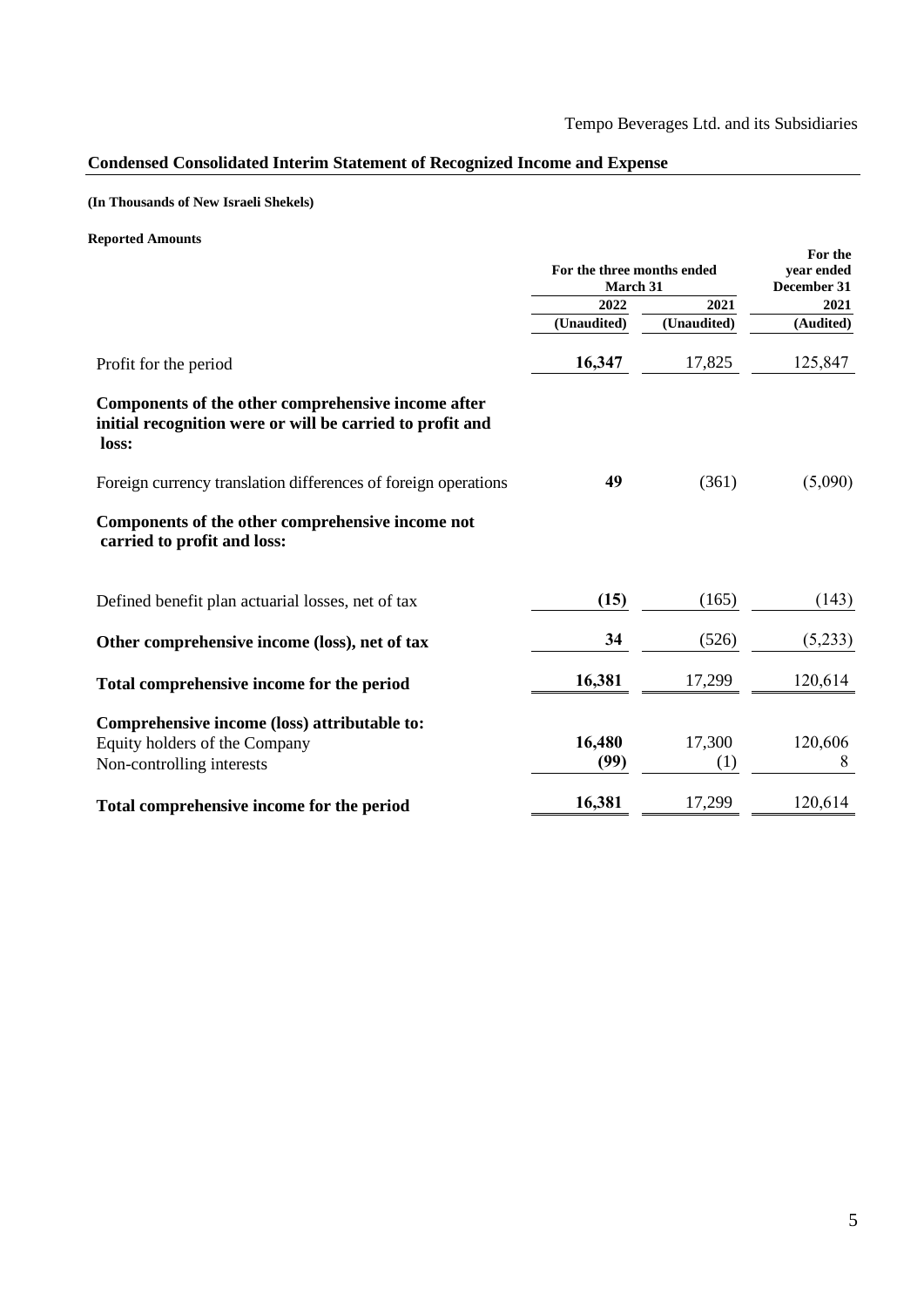## **Condensed Interim Statement of Changes in Shareholders' Equity**

#### **(In Thousands of New Israeli Shekels) Reported Amounts**

|                                                                                           |              | Attributable to equity holders of the Company |                    |                  |                  |                 |                  |
|-------------------------------------------------------------------------------------------|--------------|-----------------------------------------------|--------------------|------------------|------------------|-----------------|------------------|
|                                                                                           | <b>Share</b> | <b>Share</b>                                  | <b>Translation</b> | <b>Retained</b>  |                  | <b>Minority</b> | <b>Total</b>     |
| For the three months<br>ended March 31, 2022<br>(Unaudited)                               | capital      | premium                                       | reserve            | earnings         | <b>Total</b>     | interest        | equity           |
| <b>Balance</b> at<br><b>January 1, 2022</b>                                               | $\mathbf{1}$ | 147,334                                       | (6, 353)           | 598,096          | 739,078          | 680             | 739,758          |
| Dividend declared<br>Foreign currency<br>translation differences                          |              |                                               |                    | (62,900)         | (62,900)         |                 | (62,900)         |
| in respect of foreign<br>operations<br>Actuarial losses from<br>defined benefit plan, net |              |                                               | 49                 |                  | 49               |                 | 49               |
| of tax<br>Profit (losses) for the period                                                  |              |                                               |                    | (15)<br>16,446   | (15)<br>16,446   | (99)            | (15)<br>16,347   |
| <b>Balance</b> at<br>March 31, 2022                                                       | 1            | 147,334                                       | (6,304)            | 551,627          | 692,658          | 581             | 693,239          |
| For the three months<br>ended March 31, 2021<br>(Unaudited)                               |              |                                               |                    |                  |                  |                 |                  |
| <b>Balance</b> at<br><b>January 1, 2021</b>                                               | $\mathbf{1}$ | 147,334                                       | (1,263)            | 507,400          | 653,472          | 672             | 654,144          |
| Foreign currency<br>translation differences<br>in respect of foreign                      |              |                                               |                    |                  |                  |                 |                  |
| operations<br>Actuarial losses from<br>defined benefit plan,                              |              |                                               | (361)              |                  | (361)            |                 | (361)            |
| net of tax<br>Profit (losses) for the period                                              |              |                                               |                    | (165)<br>17,826  | (165)<br>17,826  | (1)             | (165)<br>17,825  |
| <b>Balance</b> at<br>March 31, 2021                                                       | 1            | 147,334                                       | (1,624)            | 525,061          | 670,772          | 671             | 671,443          |
| For the year ended<br><b>December 31, 2021</b><br>(audited)                               |              |                                               |                    |                  |                  |                 |                  |
| <b>Balance</b> at<br><b>January 1, 2021</b>                                               | $\mathbf{1}$ | 147,334                                       | (1,263)            | 507,400          | 653,472          | 672             | 654,144          |
| Dividend paid<br>Foreign currency<br>translation differences                              |              |                                               |                    | (35,000)         | (35,000)         |                 | (35,000)         |
| in respect of foreign<br>operations<br>Actuarial losses from<br>defined benefit plan,     |              |                                               | (5,090)            |                  | (5,090)          |                 | (5,090)          |
| net of tax<br>Profit for the year                                                         |              |                                               |                    | (143)<br>125,839 | (143)<br>125,839 | 8               | (143)<br>125,847 |
| <b>Balance at</b><br>December 31, 2021                                                    | $\mathbf{1}$ | 147,334                                       | (6, 353)           | 598,096          | 739,078          | 680             | 739,758          |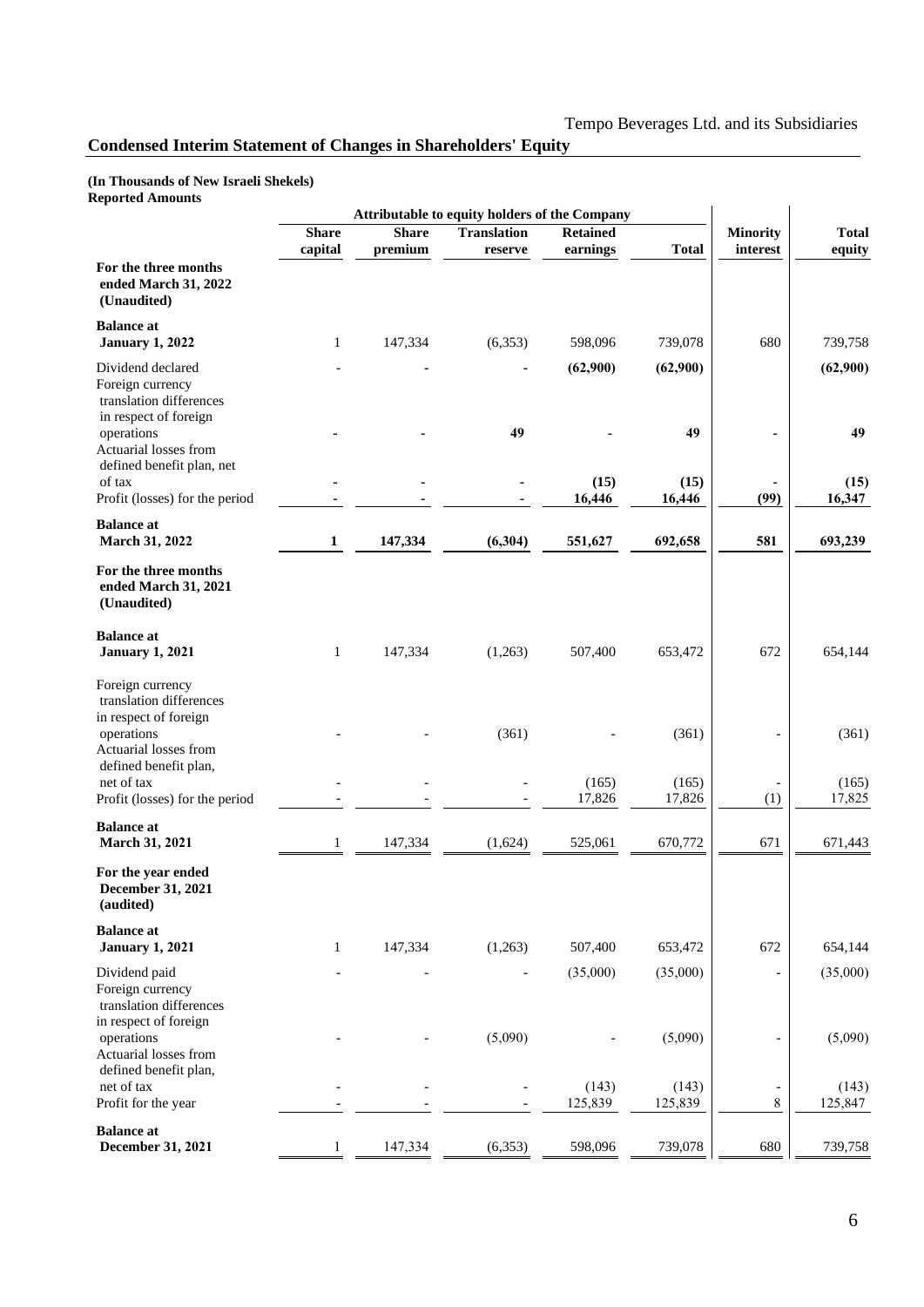## **Interim Statements of Cash Flows**

#### **(In Thousands of New Israeli Shekels)**

|                                                                                                         |                        | For the three months ended<br>March 31 | For the<br>year ended<br>December 31 |  |
|---------------------------------------------------------------------------------------------------------|------------------------|----------------------------------------|--------------------------------------|--|
|                                                                                                         | 2022                   | 2021                                   | 2021                                 |  |
|                                                                                                         | (Unaudited)            | (Unaudited)                            | (Audited)                            |  |
| <b>Cash flows from operating activities</b>                                                             |                        |                                        |                                      |  |
| Profit for the period<br>Adjustments:                                                                   | 16,347                 | 17,825                                 | 125,847                              |  |
| Depreciation and amortization<br>Share of Company in profits of equity-accounted investee               | 32,061                 | 27,800                                 | 135,123                              |  |
| Companies<br>Profit on revaluation of investment, net                                                   | 38                     | (565)                                  | (2,860)<br>(2,578)                   |  |
| Financing expenses, net                                                                                 | 2,972                  | 3,131                                  | 13,695                               |  |
| Capital loss from sale of fixed assets, net                                                             | 17                     | 583                                    | 2,740                                |  |
| Taxes on income                                                                                         | 5,495<br>56,930        | 5,977<br>54,751                        | 39,540<br>311,507                    |  |
| Change in inventory                                                                                     | (17,330)               | 1,895                                  | (30,092)                             |  |
| Change in trade receivables and other receivable                                                        | (37, 042)              | (28, 829)                              | (25, 644)                            |  |
| Change in trade payables and other payables                                                             | (882)                  | (265)                                  | 76,633                               |  |
| Changes in employee benefits                                                                            | 331                    | 729                                    | 3,325                                |  |
| Income tax paid                                                                                         | (54, 923)<br>(11, 677) | (26, 470)<br>(3,864)                   | 24,222<br>(25, 832)                  |  |
| Net cash provided by (used in) operating activities                                                     | (9,670)                | 24,417                                 | 309,897                              |  |
| <b>Cash flows from investing activities</b>                                                             |                        |                                        |                                      |  |
| Paid of deferred consideration is respect of acquisition of subsidiary<br>Dividend received             |                        | (172)                                  | (612)<br>2,950                       |  |
| Acquisition of equity accounted investee                                                                | (623)                  | (718)                                  | (20, 289)                            |  |
| Investment in companies measured at paid value                                                          | (191)                  |                                        | (3,758)                              |  |
| Proceeds from sale of fixed assets<br>Acquisition of fixed assets                                       | 85<br>(14, 115)        | 387<br>(19,689)                        | 797<br>(96,046)                      |  |
| Acquisition of intangible assets                                                                        | (898)                  | (380)                                  | (2,409)                              |  |
| Acquisition in long-term receivables                                                                    | (7,978)                | (3,207)                                | (28, 924)                            |  |
| Receipts of investment in long-term receivables                                                         | 4,100                  | 3,020                                  | 11,409                               |  |
| Net cash used in investing activities                                                                   | (19,620)               | (20,759)                               | (136, 882)                           |  |
| <b>Cash flows from financing activities</b>                                                             |                        |                                        |                                      |  |
| Short-term credit, net                                                                                  | 57,824                 | 17,811                                 | (11, 021)                            |  |
| Distributed dividend                                                                                    |                        |                                        | (35,000)                             |  |
| Repayment of debentures                                                                                 | (22, 220)              | (22, 220)                              | (41, 743)                            |  |
| Repayment of long-term bank loans                                                                       | (3, 125)               | (4,375)<br>(7,019)                     | (19, 861)                            |  |
| Repayment of principle of liabilities in respect of leasing<br>Repayment of other long-term liabilities | (7, 785)<br>(35)       | (35)                                   | (31, 331)<br>(140)                   |  |
| Interest paid                                                                                           | (3,138)                | (3,288)                                | (13,720)                             |  |
| Net cash provided by (used in) financing activities                                                     | 21,521                 | (19, 126)                              | (152, 816)                           |  |
| Net change in cash and cash equivalents                                                                 | (7,769)                | (15, 468)                              | 20,199                               |  |
| Cash and cash equivalents as at the beginning of period                                                 | 56,527                 | 36,924                                 | 36,924                               |  |
| Impact of exchange rate fluctuations on balance of cash and<br>cash equivalents                         | 3                      | (44)                                   | (596)                                |  |
| Cash and cash equivalents as at ended of period                                                         | 48,761                 | 21,412                                 | 56,527                               |  |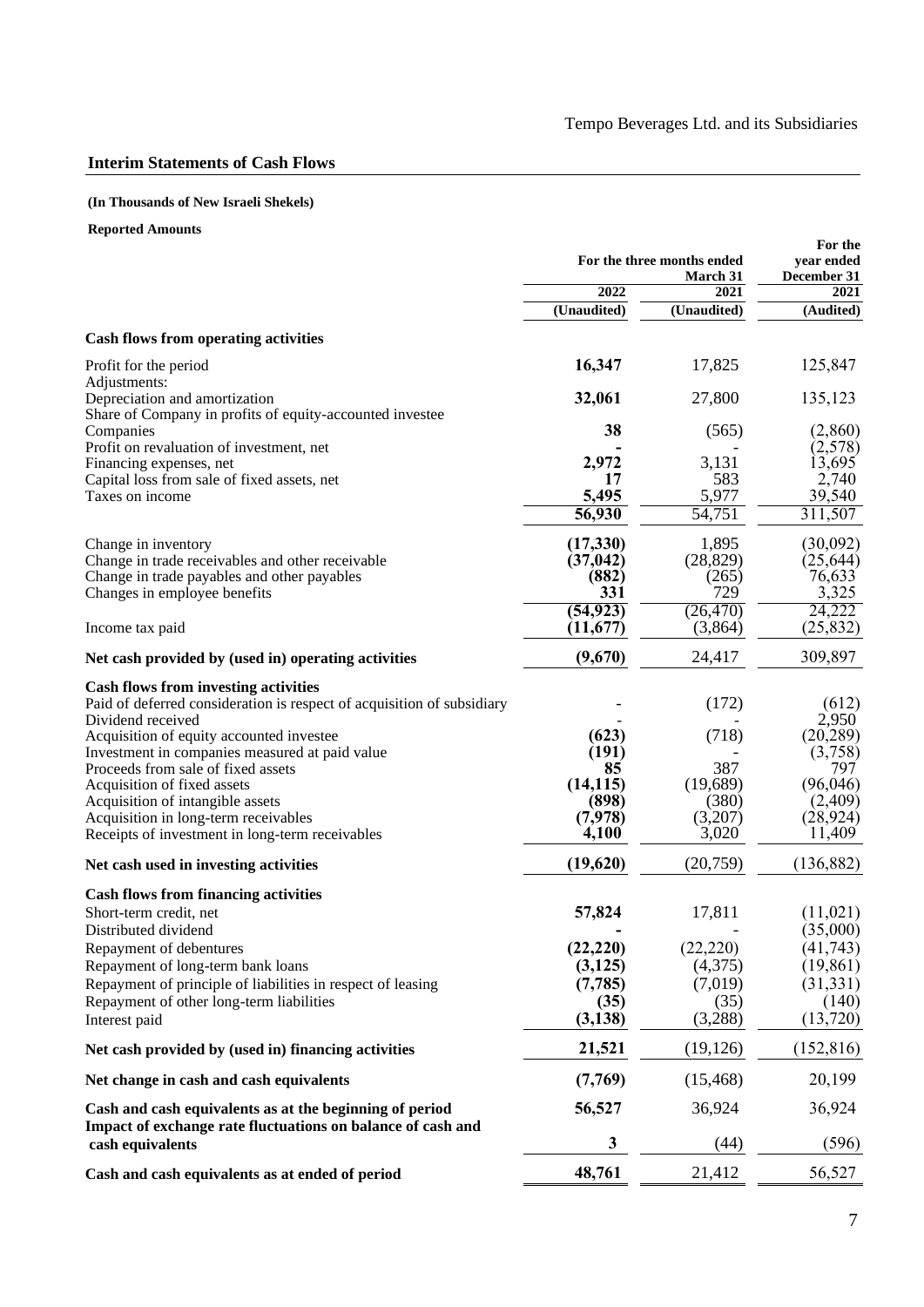# Tempo Beverages Ltd. and its Subsidiaries

## **Condensed Consolidated Interim Segment Reporting**

## **(In Thousands of New Israeli Shekels)**

|                                                   | <b>Alcohol drinks</b><br><b>Barkan</b> |         | <b>Non-alcohol drinks</b> |        |         | Other                               |       | Consolidated             |           |           |
|---------------------------------------------------|----------------------------------------|---------|---------------------------|--------|---------|-------------------------------------|-------|--------------------------|-----------|-----------|
|                                                   |                                        |         |                           |        |         | For the three months ended March 31 |       |                          |           |           |
|                                                   | 2022                                   | 2021    | 2022                      | 2021   | 2022    | 2021                                | 2022  | 2021                     | 2022      | 2021      |
|                                                   |                                        |         |                           |        |         | (Unaudited)                         |       |                          |           |           |
| Segment revenue                                   | 151,119                                | 125,203 | 61,897                    | 53,081 | 179,350 | 155,916                             | 2,048 | $\overline{\phantom{a}}$ | 394,414   | 334,200   |
| Segment profit                                    | 20,277                                 | 19,812  | 14,093                    | 11,574 | 11,830  | 10,929                              | (266) |                          | 45,934    | 42,315    |
| Unallocated expenses                              |                                        |         |                           |        |         |                                     |       |                          | (21, 038) | (17, 549) |
| Operating profit                                  |                                        |         |                           |        |         |                                     |       |                          | 24,896    | 24,766    |
| Net financing expenses                            |                                        |         |                           |        |         |                                     |       |                          | (3,016)   | (1,529)   |
| Share of profits of equity accounted<br>investees |                                        |         |                           |        |         |                                     |       |                          | (38)      | 565       |
| Taxes on income                                   |                                        |         |                           |        |         |                                     |       |                          | (5, 495)  | (5, 977)  |
| Profit for the period                             |                                        |         |                           |        |         |                                     |       |                          | 16,347    | 17,825    |